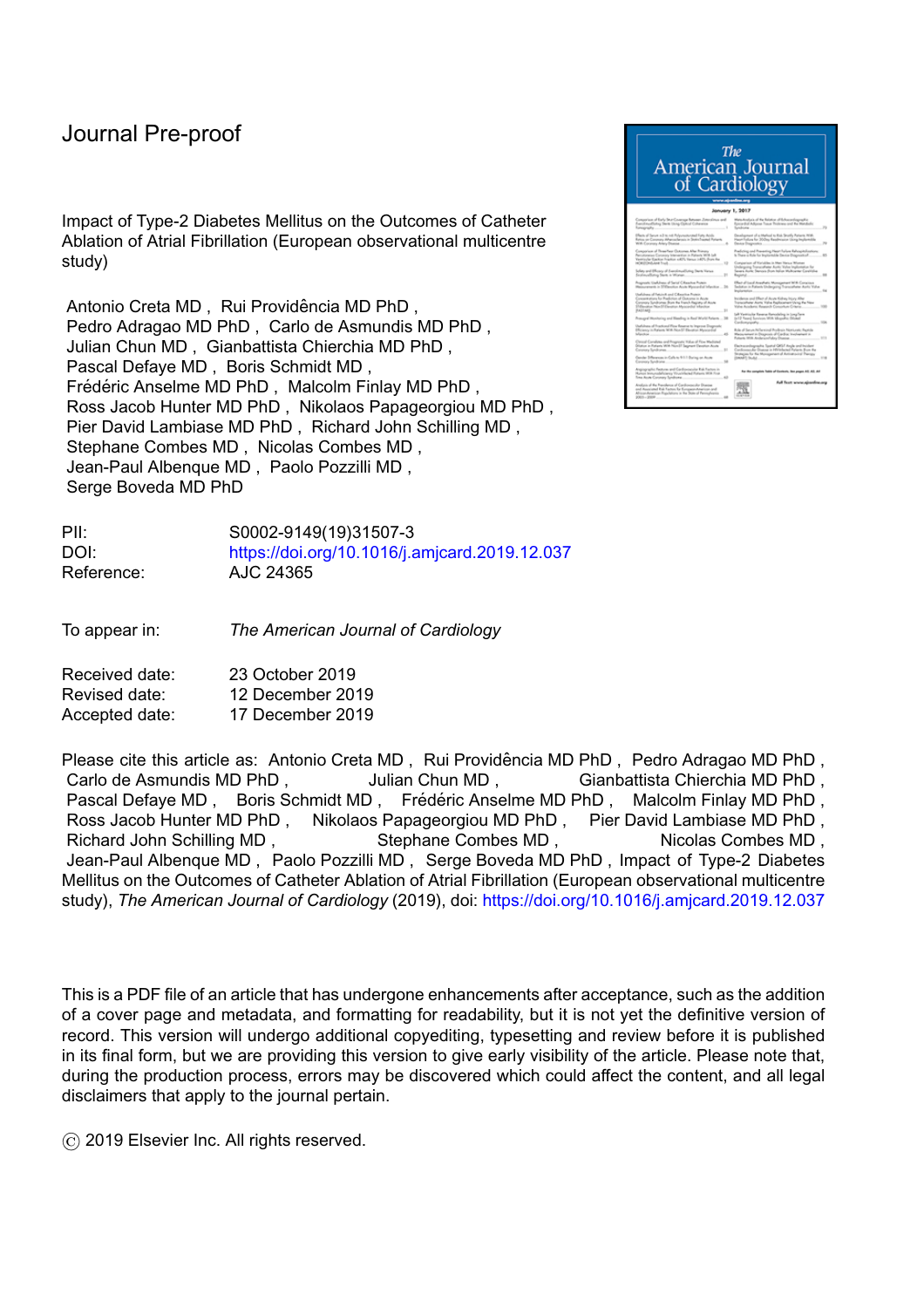# **Impact of Type-2 Diabetes Mellitus on the Outcomes of Catheter Ablation of Atrial Fibrillation (European observational multicentre study)**

l

Antonio Creta MD<sup>1, 2</sup>, Rui Providência MD PhD<sup>2, 3, 4</sup>, Pedro Adragao MD PhD<sup>5</sup>, Carlo de

Asmundis MD PhD<sup>6</sup>, Julian Chun MD<sup>7</sup>, Gianbattista Chierchia MD PhD<sup>6</sup>, Pascal Defaye

 $MD<sup>8</sup>$ , Boris Schmidt  $MD<sup>7</sup>$ , Frédéric Anselme MD PhD<sup>9</sup>, Malcolm Finlay MD PhD<sup>2</sup>, Ross

Jacob Hunter MD PhD<sup>2</sup>, Nikolaos Papageorgiou MD PhD<sup>2</sup>, Pier David Lambiase MD PhD<sup>2</sup>,

Richard John Schilling  $MD^2$ , Stephane Combes  $MD^3$ , Nicolas Combes  $MD^3$ , Jean-Paul

Albenque MD<sup>3</sup>, Paolo Pozzilli MD<sup>1</sup>, Serge Boveda MD PhD<sup>3</sup>

<sup>1</sup> Campus Bio-Medico University of Rome, Rome, Italy;  $2$  Barts Heart Centre, St. Bartholomew's Hospital, London, United Kingdom; <sup>3</sup> Clinic Pasteur of Toulouse, Toulouse, France; <sup>4</sup> Institute of Health Informatics Research, University College of London, London, UK; <sup>5</sup> Cardiology Department, Hospital de Santa Cruz, Lisbon, Portugal; <sup>6</sup> Heart Rhythm Management Centre, Universiteit Ziekenhuis Brussel, Postgraduate program in Cardiac Electrophysiology and Pacing, Vrije Universiteit Brussel, Laarbeeklaan 101, 1090 Brussels, Belgium; <sup>7</sup> Cardioangiologisches Centrum Bethanien, Medizinische Klinik III, Markus Krankenhaus, Wilhelm-Epstein-Street 4, D-60431 Frankfurt am Main, Germany; <sup>8</sup> CHU Michallon, Grenoble, France; Grenoble; <sup>9</sup> University Hospital, Rouen, France.

**Running title:** diabetes mellitus and atrial fibrillation

**Manuscript word count:** 2236 words

## **Corresponding author:**

Antonio Creta Campus Bio-Medico University of Rome & Barts Heart Centre St. Bartholomew's Hospital West Smithfield London EC1A 7BE Tel: +44 203 765 8646 Email: creta.antonio@gmail.com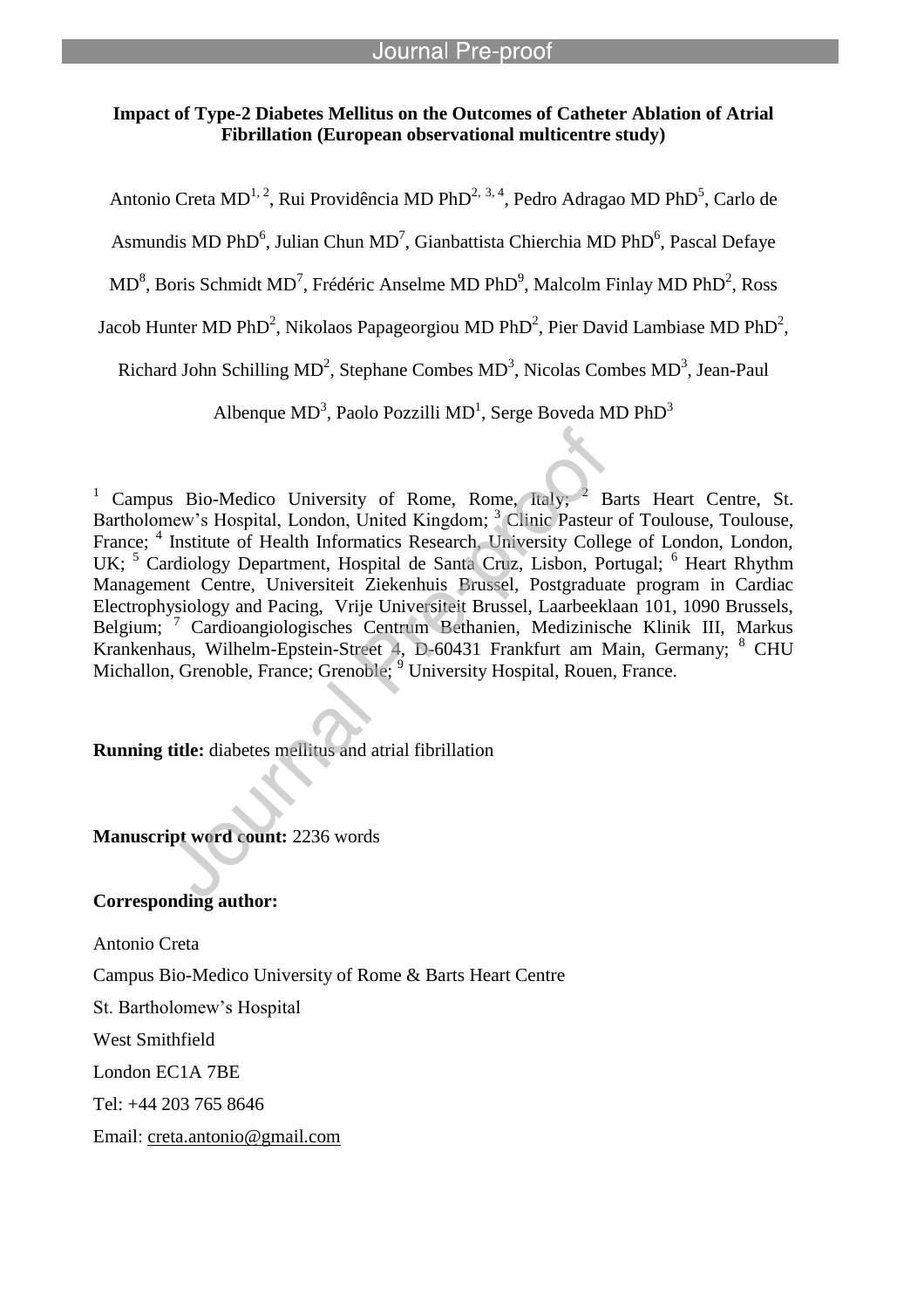#### **Authors Contributions**

l

**Antonio Creta**: conceptualisation, methodology, validation, formal analysis, investigation, writing- original draft preparation. **Rui Providência**: methodology, validation, formal analysis, investigation, writing- review and editing. **Pedro Adragao, Carlo de Asmundis, Julian Chun, Gianbattista Chierchia, Pascal Defaye, Boris Schmidt, Frédéric Anselme, Stephane Combes, Nicolas Combes, Jean-Paul Albenque**: investigation. **Malcolm Finlay, Ross Jacob Hunter, Nikolaos Papageorgiou, Pier David Lambiase, Richard John Schilling**: investigation, writing- review and editing. **Paolo Pozzilli**: methodology, writingreview and editing. **Serge Boveda**: methodology, investigation, writing- review and editing, project administration.

**Algeby**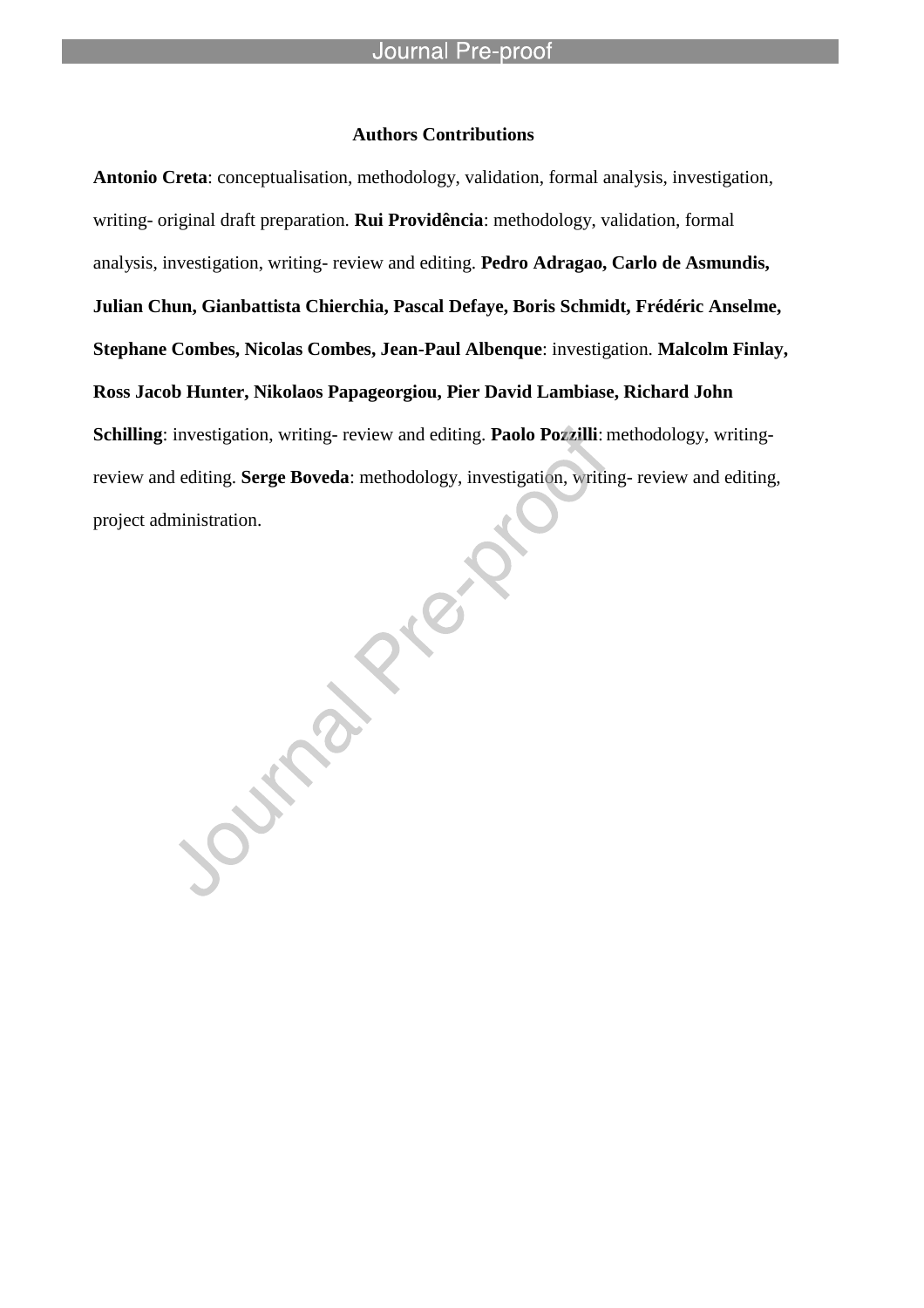#### **Abstract**

Type-2 diabetes mellitus (DM) is associated with an increased risk of atrial fibrillation (AF). It is unclear whether DM is a risk factor for arrhythmia recurrence following catheter ablation of AF. We performed a non-randomised, observational study in 7 high-volume European centres. A total of 2504 patients undergoing catheter ablation of AF were included, and procedural outcomes were compared among patients with or without DM. Patients with DM (234) accounted for 9.3% of the sample, and were significantly older, had a higher BMI and suffered more frequently from persistent AF. Arrhythmia relapses at 12 months after AF ablation occurred more frequently in the DM group  $(32.0\% \text{ vs. } 25.3\%, \text{ p=0.031}).$  After adjusting for type of AF (i.e., paroxysmal vs. persistent), during a median follow-up of  $17\pm16$ months, atrial arrhythmia free-survival was lower in the diabetics with persistent AF (logrank p=0.003), and comparable for paroxysmal AF (log-rank p=0.554). These results were confirmed in a propensity-matched analysis, and DM was also an independent predictor of AF recurrence on the multivariate analysis (HR1.39;  $CI_{95\%}1.07-1.88$ ; p=0.016). There was no significant difference in the rate of peri-procedural complications among DM and non-DM patients (3.8% vs. 6.3%, p=0.128). Efficacy and safety of cryoballoon ablation were comparable to radiofrequency ablation in both DM and no-DM groups. In conclusion, catheter ablation of AF appears to be safe in patients with DM. However, DM is associated with higher rate of atrial arrhythmia relapse, particularly for patients with persistent AF.

**Key words**: diabetes mellitus; atrial fibrillation; catheter ablation; rhythm control; cryoballoon.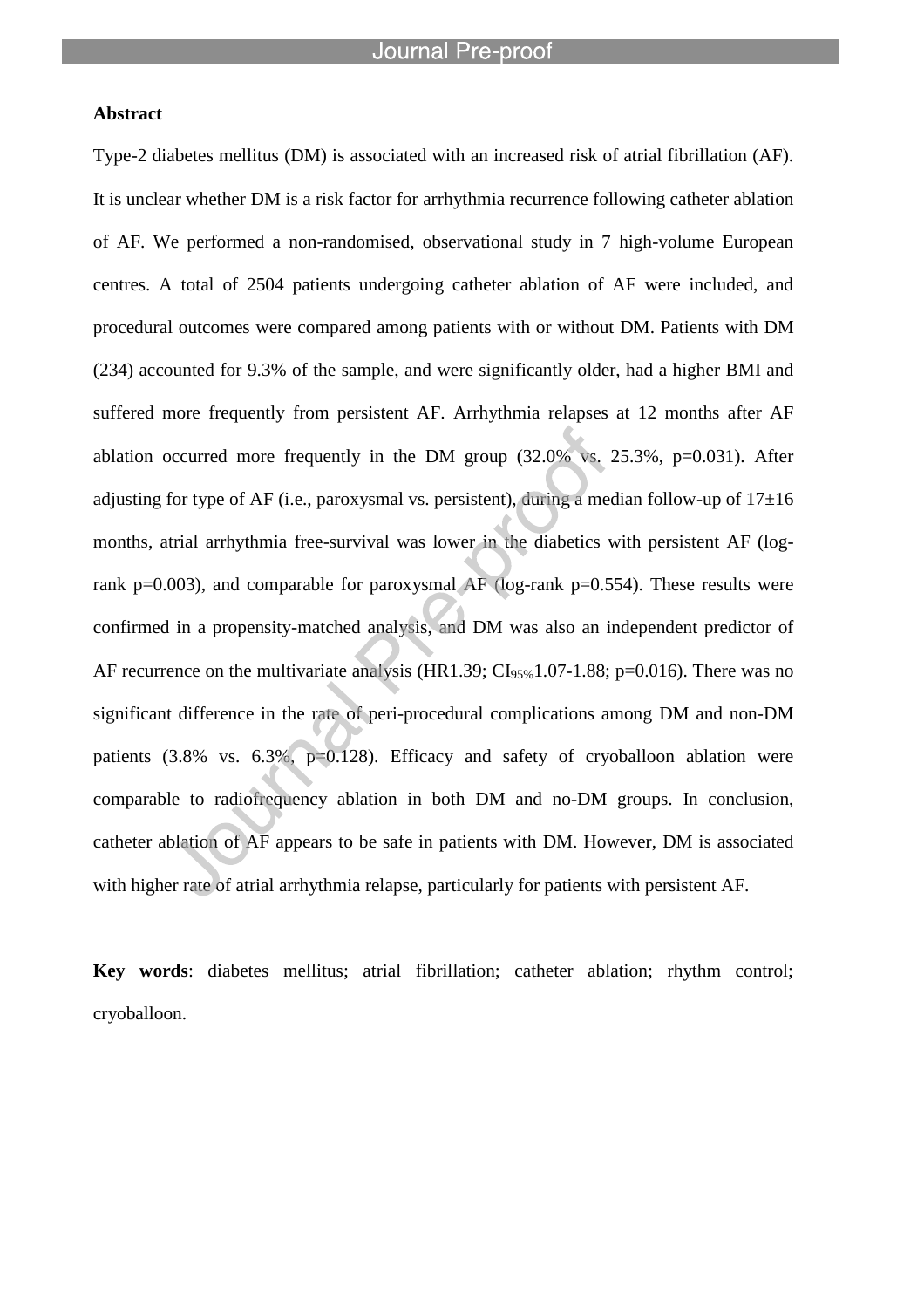# **Introduction**

Type-2 diabetes mellitus (DM) is associated with an increased risk of atrial fibrillation (AF) [1]. The physio-pathological connection between DM and AF is complex and multifactorial, including autonomic dysfunction, as well as atrial electrical, electromechanical, and structural remodelling [2]. Furthermore, DM increases the risk of thromboembolic complications of AF, and diabetic patients with AF have greater risks for all-cause mortality, cardiovascular death, and heart failure [3-5]. Catheter ablation is a wellestablished and effective treatment for patients with symptomatic AF [6], however data regarding efficacy and safety in the DM population are mainly restricted to small size and single centre reports, with conflicting results [7] and limited use of the cryoballoon technique. We aim to further investigate implication of DM on the outcomes of catheter ablation of AF.

### **Methods**

Non-randomised, observational study in 7 European centres. We included all patients aged over 18 undergoing a left atrial ablation procedure during a 24 months' time interval, with AF refractory to at least one class I or class III antiarrhythmic drug. All patients provided written informed consent prior to the procedure. We assessed DM as a potential independent predictor of AF/atrial tachycardia relapse. The study complied with the Declaration of Helsinki and the research protocol was approved by the local ethics committees. Demographics, admission day anthropometric data, and comorbidities were collected. Data from the referral transthoracic echocardiogram was analysed and a multislice computed tomography scan imaging of the left atrium was systematically collected preprocedure. Procedures were performed under sedation or general anaesthesia, according to each institution's protocol. Venous access was obtained via the femoral vein, with use of vascular ultrasound at operator's discretion. In the absence of patent foramen ovale, a single or dual transseptal puncture was performed under fluoroscopic guidance. Transesophageal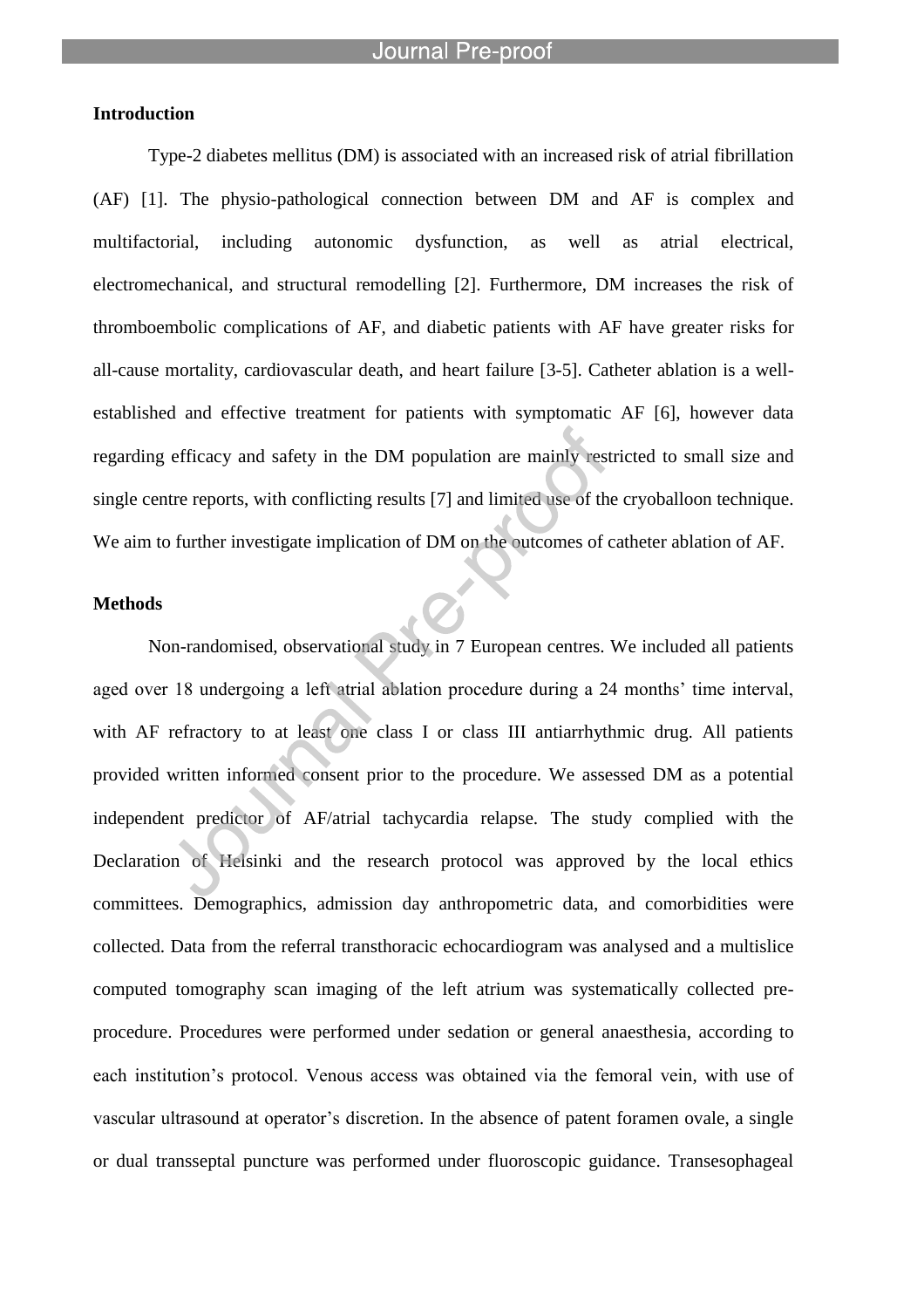l

echocardiography was used based on operator preference. Patients received intravenous heparin to maintain an activated clotting time of 300–350 seconds. Details of the AF ablation technique and peri-procedural management at our institutions have been published previously [8-10]. Basically, pulmonary vein isolation was the main procedural endpoint, and was performed as a first step in all procedures. If the patient was in AF at the start of the procedure and the arrhythmia organized into an atrial tachycardia this was mapped and ablated. In patients undergoing cryoballoon ablation, if the patient remained in AF after isolation of all four pulmonary veins, direct-current cardioversion to sinus rhythm was performed and no further ablation undertaken. In patients undergoing radiofrequency ablation of persistent AF and not cardioverting to sinus rhythm or not organizing to atrial tachycardia during ablation we mapped and ablated areas of complex fractionated atrial electrograms in both atria and the coronary sinus and subsequently DC cardioverted the patient if AF persisted. Patients were evaluated at 3, 6, and 12 months after the procedure. Information collected during follow-up included a 12-lead electrocardiogram (ECG) and 24-hour ECG Holter monitoring at each visit. Additional patient visits and further testing were allowed in case of symptoms. After the first year, follow-up was performed on an annual basis. Antiarrhythmic drugs were prescribed at discharge only for specific indications (i.e., relapse during the admission, need for cardioversion, longstanding persistent AF, etc.) and at the operator's discretion. In those instances, antiarrhythmic drugs were stopped after the first 3 months in the absence of recurrence. The first 3 months post-procedure were considered blanking period. Recurrence was defined as any symptomatic or asymptomatic atrial arrhythmia lasting >30 seconds following the 3 months blanking period. Patients with relapse during the blanking period with no response to pharmacologic or electrical cardioversion were also classified as having a relapse.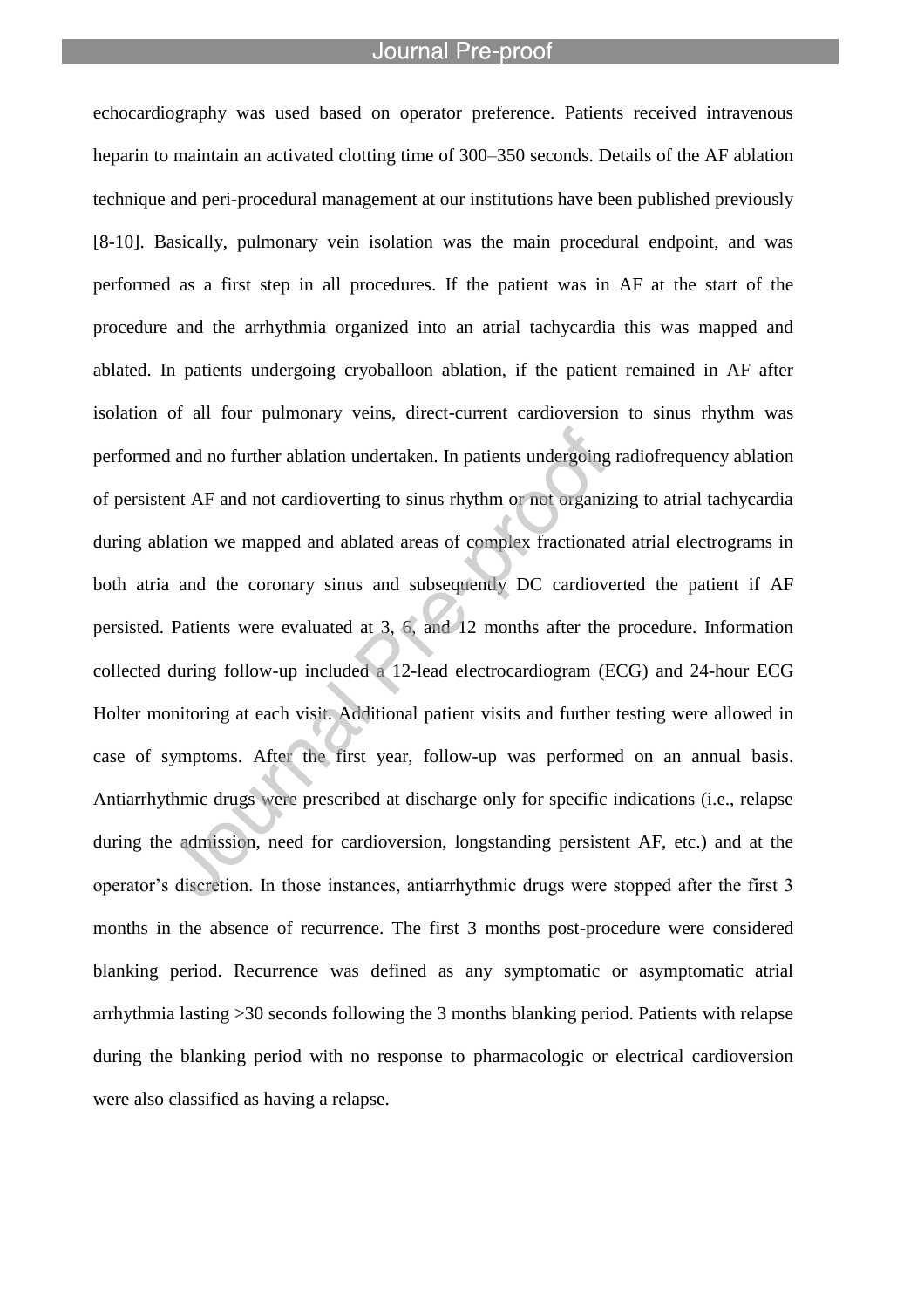l

The main efficacy endpoint was freedom from atrial arrhythmias following a blanking period of three months. AF or atrial tachycardia relapse during the initial 3-month blanking period was also documented. With regard to safety, the following complications were systematically recorded: vascular complications (if requiring intervention or prolongation of admission), thromboembolism (transient ischemic attack, stroke and/or systemic embolism during or in the first month after the procedure), phrenic nerve palsy, pericardial effusion (if causing haemodynamic instability and/or requiring pericardiocentesis or prolonged monitoring), oesophageal fistula, and procedure-related death. Other complications were reported at the discretion of the operator.

The chi-square test was used for categorical and t-student test for comparison of means was used for comparison of continuous variables. Levene's test was used to check the homogeneity of variance; equivalent non-parametric tests were used when Kolmogorov– Smirnov was in favour of the absence of normal distribution. Results with  $P < 0.05$  were regarded as significant.

Kaplan-Meier curves were traced for illustrating freedom from AF or atrial tachycardia among patients with or without DM, and the log rank P test was used for assessing existing differences. Independent predictors of sinus rhythm maintenance after a single ablation procedure were assessed through Cox regression (Method: Forward Likelihood Ratio, Probability for Stepwise 0.05). A propensity score matching was performed to adjust for differences in baseline clinical characteristics, details are reported in the Supplementary materials. PASW Statistics version 18.0 was used for descriptive and inferential statistical analysis.

#### **Results**

A total of 2504 patients (mean age  $61.1 \pm 10.2$ , 29.4% female) underwent catheter ablation of AF. As much as 234 patients (9.3%) suffered from DM. Most patients had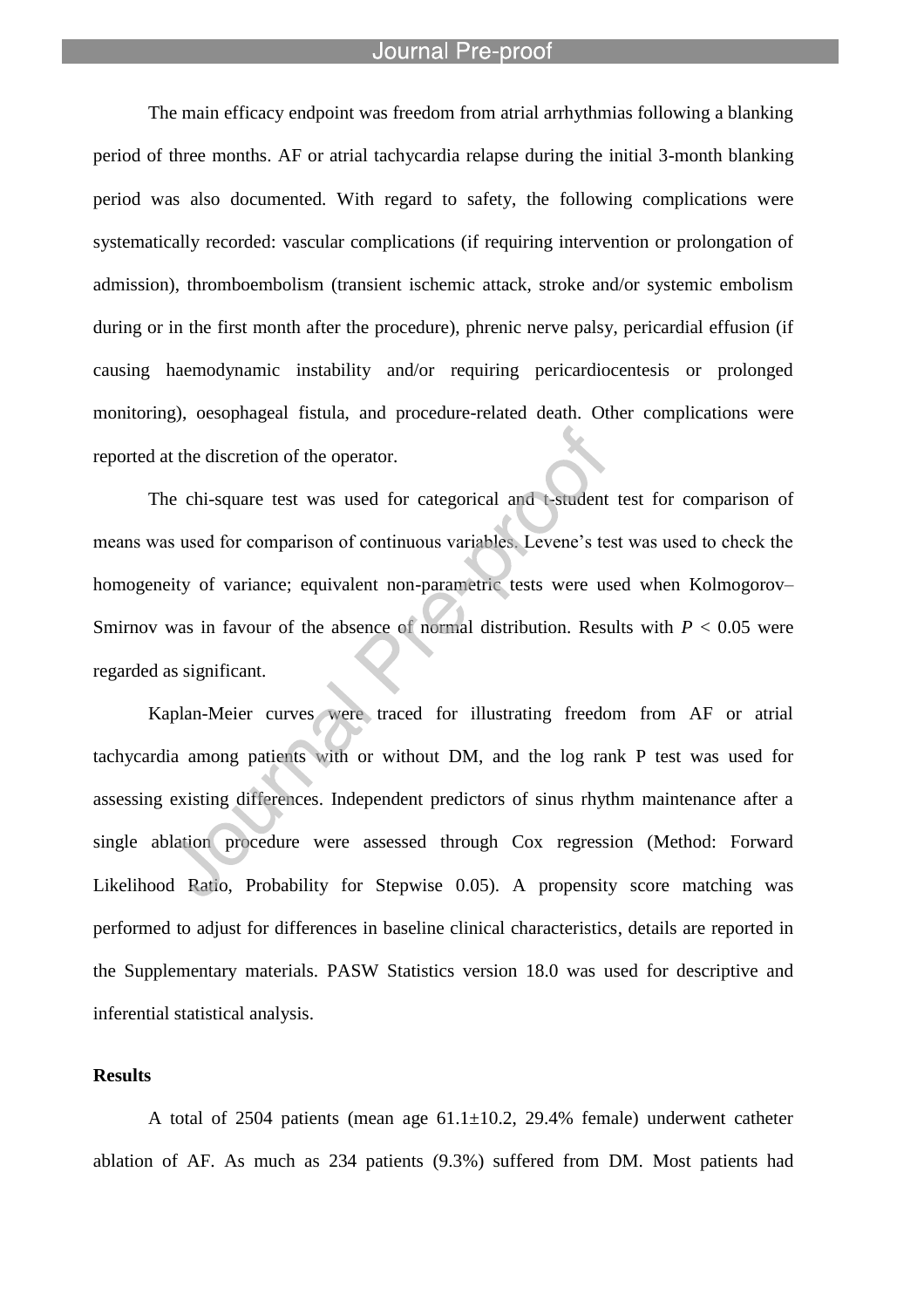paroxysmal AF  $(57.5\%)$  at baseline, and mean AF duration was  $5.0\pm5.4$  years. The cryoballoon technique was adopted in 29.4% of the patients. The baseline population characteristics before and after propensity matching are reported in Tables 1 and S-1.

l

Pulmonary vein isolation was achieved at the end of the procedure in almost all the patients (99.0%), with no significant differences between the two groups. Use of the cryoballoon was comparable among patients with or without DM. Rate of relapse during blanking was significantly more frequent in subjects with DM (24.3% vs. 32.8%, p=0.012). Similarly, relapses at 12 months occurred more frequently in the DM group (25.3 vs. 32.0%, p=0.031) (Table 2). After adjusting for type of AF (i.e., paroxysmal vs. persistent), during a median follow-up of 17±16 months, atrial arrhythmia free-survival was lower in the diabetics vs. non-diabetics after ablation of persistent AF (log-rank p=0.003), and comparable after ablation of paroxysmal AF (log-rank  $p=0.554$ ). These findings were confirmed after comparing the DM patients vs. a propensity-matched group of non-diabetics (log-rank p=0.038 for persistent AF). These results are shown in Figures 1 and S-1.

Assessment of independent predictors of AF or arrhythmia relapse is illustrated in Table 3. On multivariate Cox regression, DM, BMI, AF duration and LA volume were independent predictors of relapse.

The rate of peri-procedural complications was similar among DM and non-DM patients (3.8% vs. 6.4%, p=0.128) (Table 2). The incidence of cardiac tamponade, other bleeds, major vascular complications, phrenic nerve palsy, and stroke, transient ischemic attack or systemic embolism was very low and comparable.

Efficacy and safety of cryoballoon ablation were comparable to radiofrequency ablation in both DM and no-DM groups (log-rank  $p=0.437$  for persistent AF and  $p=0.531$  for paroxysmal AF).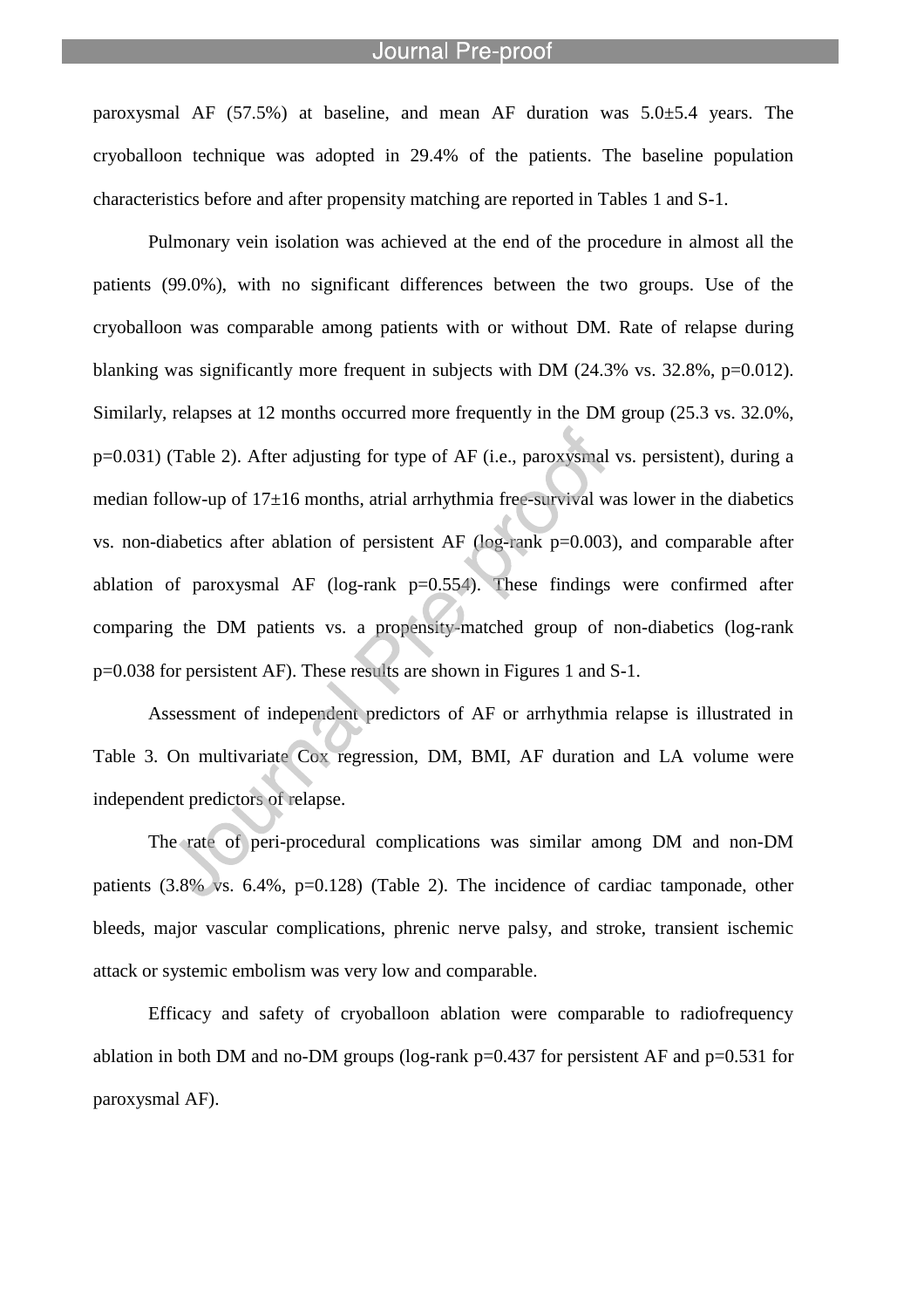#### **Discussion**

The main finding of this multicentre study is that DM is associated with a higher incidence of atrial arrhythmia relapses at 12 months in patients undergoing catheter ablation of AF. On the Kaplan-Meier analysis, after adjusting for type of AF (i.e., paroxysmal vs. persistent), arrhythmia-free survival at a median follow-up of  $17\pm16$  months was lower in diabetic patients with persistent AF compared to those with no DM; however, relapse rates were similar in DM vs. non-DM subjects undergoing ablation for paroxysmal AF. In our series, patients with DM have a higher prevalence of comorbidities such as hypertension, obstructive sleep apnoea, vascular disease and congestive heart failure, and more commonly suffer from non-paroxysmal forms of AF. However, on a multivariate analysis, after adjusting for confounding factors, DM remains an independent predictor of atrial arrhythmia relapses (HR1.39;  $CI_{95\%}1.07-1.88$ ; p=0.016). The higher rate of post-ablation relapses in the DM population was also confirmed in a propensity-matched analysis. Finally, catheter ablation of AF appears to be safe in DM patients, with no significant difference in the complication rate compared to the non-diabetics. Notably, despite DM being a risk factor for thromboembolism in the AF population, we have found no differences in the number of periprocedure thromboembolic events between diabetics and non-diabetics. Efficacy and safety of the cryoballoon ablation was comparable to radiofrequency ablation in both DM and no-DM group.

Our findings are clinically relevant, considering the high prevalence of DM and its strong association with AF. Subjects with DM have not only an increased risk of developing AF, but are also more prone to AF-related complications such as thromboembolism and heart failure. For these reasons, DM patients might warrant the greatest benefit from an effective treatment of this arrhythmia, with the potential aim not only to improve quality of life, but also prevent its relevant clinical sequalae. The present study confirms that AF ablation is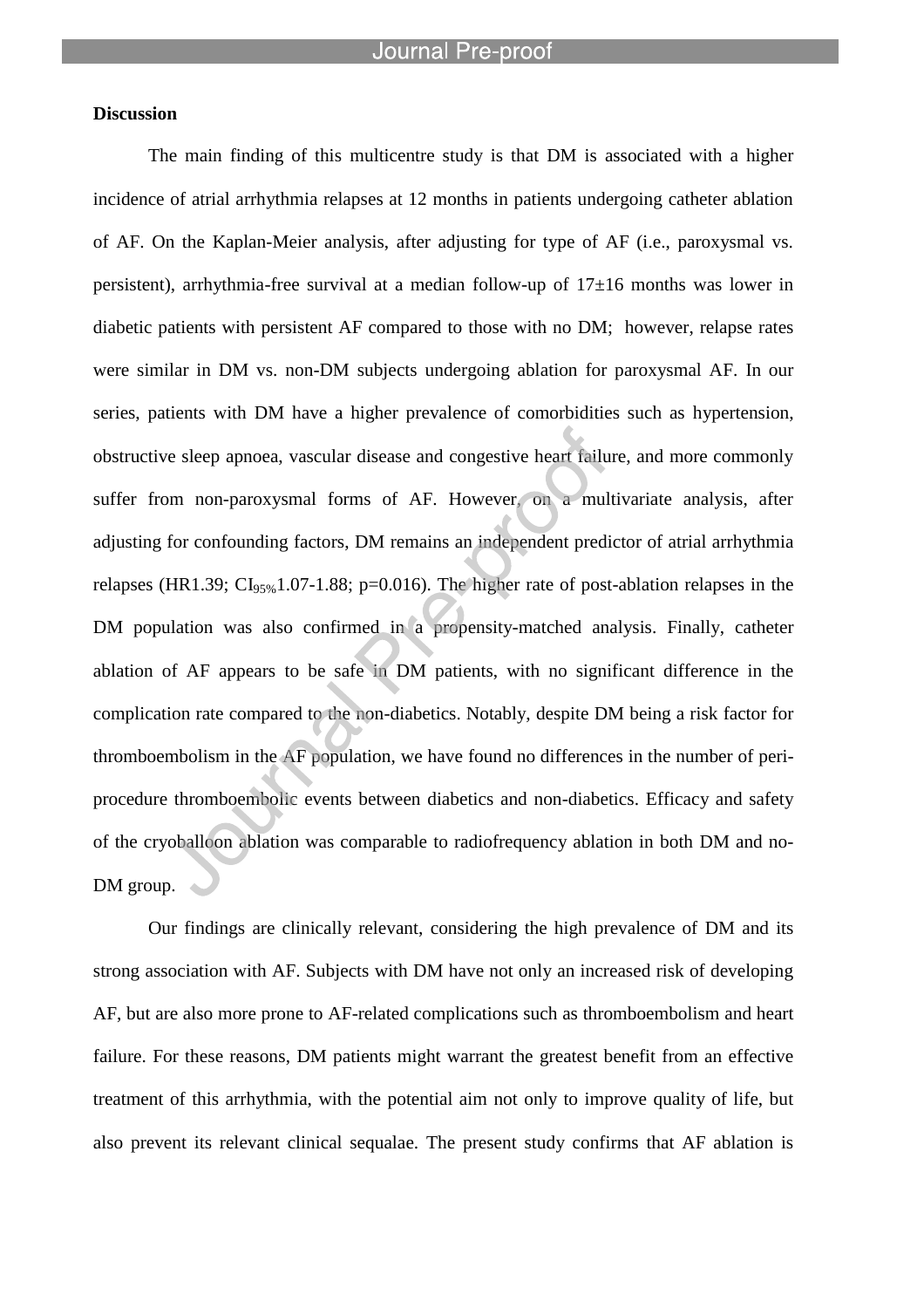l

effective and safe in the DM population, despite this traditionally representing a higher risk sub-group with more frequent comorbidities. In fact, among DM patients, as much as 80.2% of those with paroxysmal AF and 57.6% with persistent AF were free from atrial arrhythmia at the 12 months' follow-up. However, an important finding of our analysis is that DM is associated with higher long-term relapse rate after catheter ablation of persistent AF, while outcomes for paroxysmal AF are similar among diabetics and non-diabetics. DM is known to cause significant myocardial remodelling (i.e., diabetic cardiomyopathy) and can promote AF through several physio-pathological mechanisms [2, 5]. It is conceivable that in diabetic patients, compared to the non-diabetic, persistent forms of AF are associated with a more severe degree of atrial myopathy and a more complex and multifactorial substrate, resulting in a lower long-term efficacy of catheter ablation. Indeed, DM has been independently associated with left atrial enlargement, regardless of concomitant hypertension and diastolic dysfunction [11]. Our finding could have relevant clinical implications, as an early ablative strategy might be particularly valuable in subjects with DM, in order to prevent the progression from paroxysmal to persistent forms of AF, as the latter appear to be more aggressive and difficult to treat.

The impact of DM on the outcomes of AF ablation has been previously evaluated by other authors, with conflicting results [7]. In the absence of randomised trials, to the best of our knowledge, the largest available controlled study included 339 DM patients from the German Ablation Registry [12]; in this series, after a median follow-up of 460 days, no differences were found between subjects with or without DM in terms of arrhythmia-free survival. However, these results included diabetic patients with both paroxysmal and persistent AF, and as such no separate outcomes were provided for subjects with different forms of AF; in addition, patients with persistent AF were underrepresented, and results were based on telephone follow-up only. A systematic review and metanalysis by Anselmino et al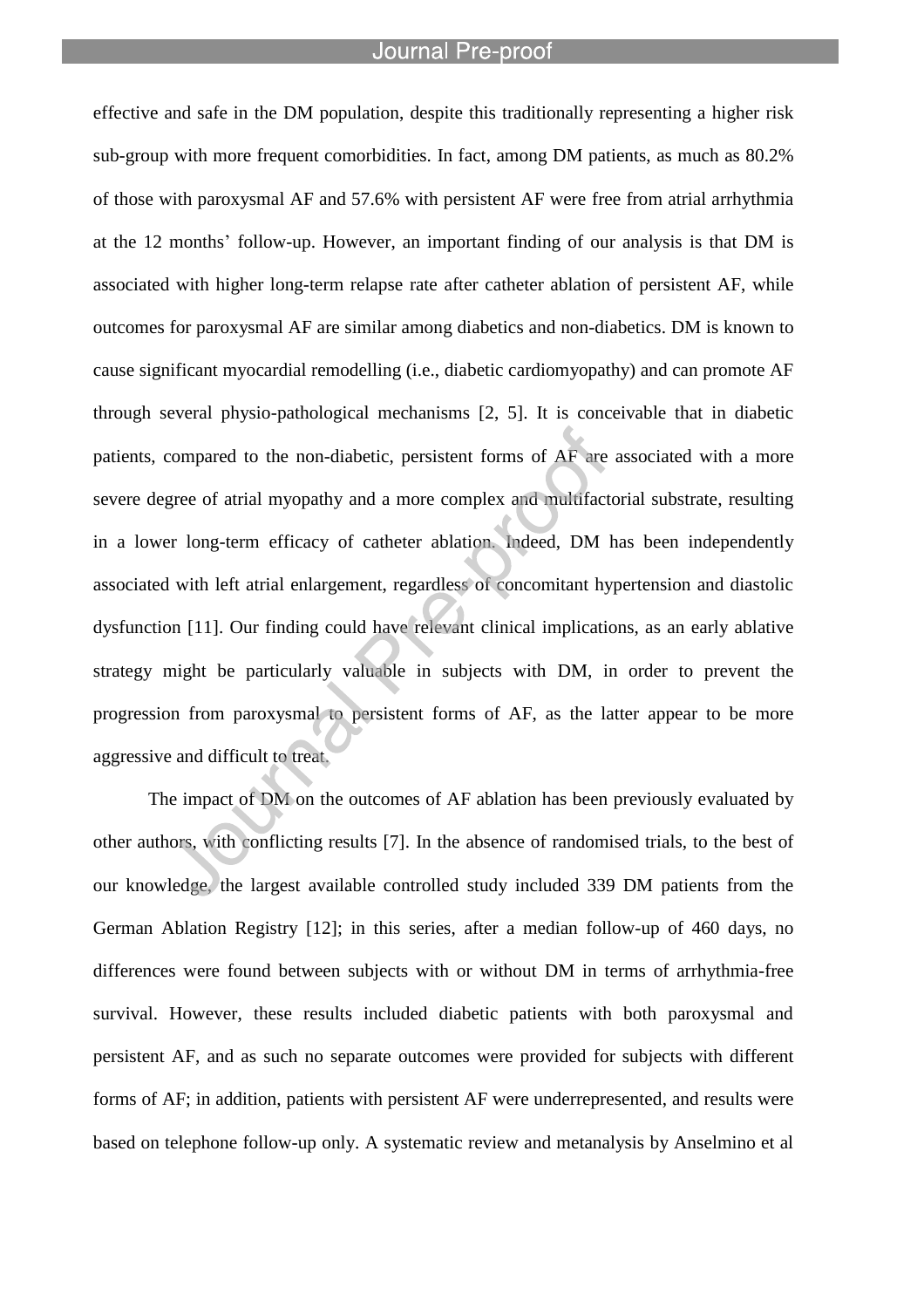l

[13] showed similar outcomes of AF ablation in DM patients compared to the general population, although with relatively frequent need of redo procedure in the diabetics. However, data from a metanalysis including 886 individuals should be interpreted very carefully, especially in the context of relevant methodological bias such as the absence of a direct comparison with a control group.

Another relevant finding is that cryoballoon ablation appears to be effective and safe in DM patients, showing comparable results with the radiofrequency technique. These findings are of interest, as the diabetic population was underrepresented in most of the studies evaluating cryoballoon AF ablation; as such, the cornerstone FIRE and ICE trial included only 22 and 37 diabetic patients in the radiofrequency and cryoballoon group, respectively [14].

Finally, the results of the present study might suggest a potential benefit of an adequate treatment of DM to counteract its deleterious effect on the long-term outcomes of AF catheter ablation. The ARREST-AF study demonstrated that an aggressive risk factor management, including better glycaemic control, significantly improves arrhythmia-free survival after catheter ablation of AF [15]. However, although promising, these data should be confirmed in a prospective randomised fashion.

Several limitations should be acknowledged. First, no data regarding glycaemic control (e.g. HbA1c), DM duration and therapy were available. In addition, this was a multicentre study including experienced large volume centres, and might not represent the type of ablation activity performed in other centres with lower caseloads. Finally, systematic monitoring using an implantable loop recorder might have documented higher rate of asymptomatic recurrence.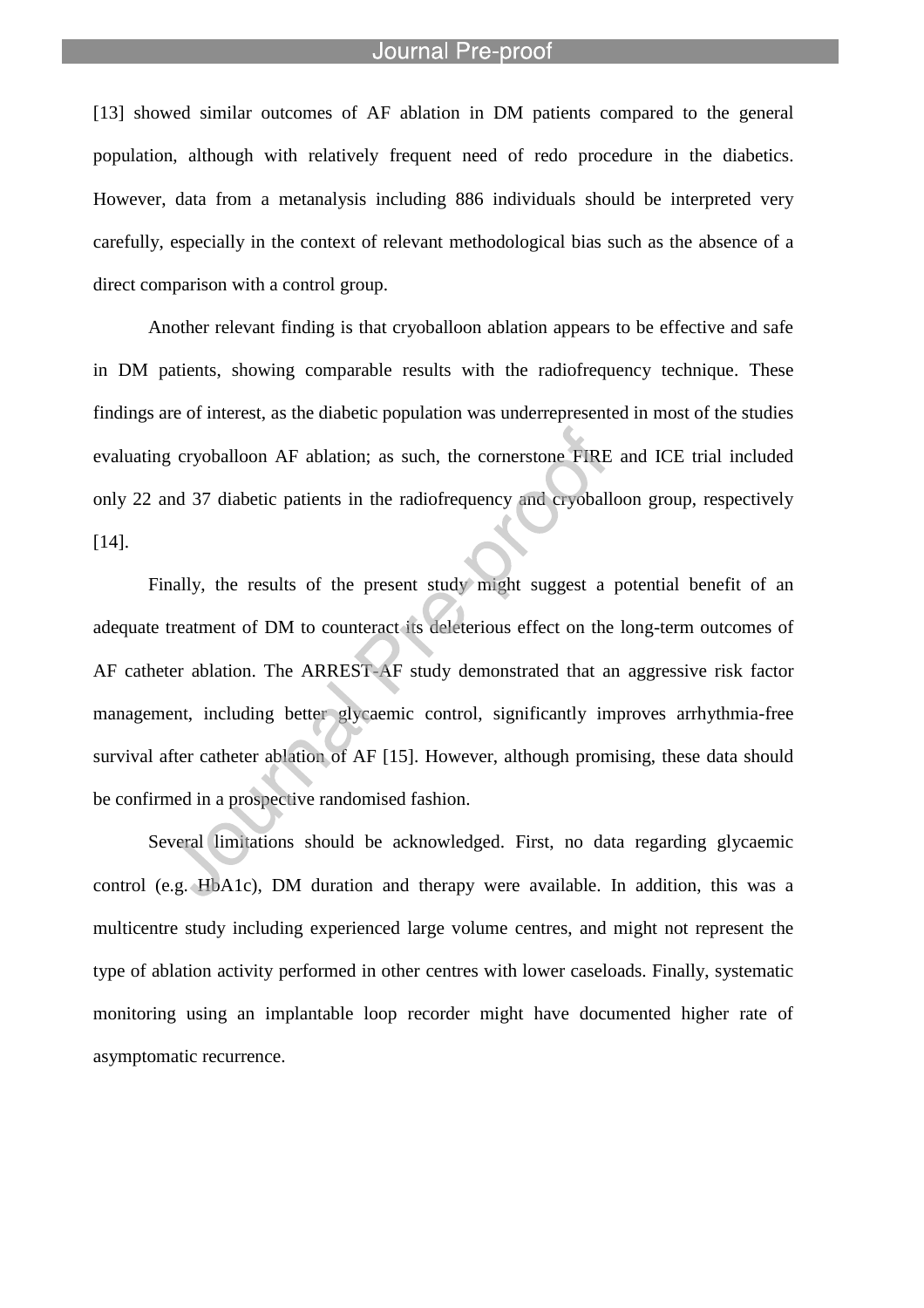In conclusion, catheter ablation of AF appears to be safe in patients with DM. However, DM is associated with higher rate of atrial arrhythmia relapse after catheter ablation, particularly for patients with persistent AF.

l

**Disclosures and Conflicts of Interest** – AC has received educational grants from Boston Scientific and Abbott; JPL has received consultant fees from Abbott, and Biosense Webster; FA has received compensatory fees from Boston Scientific, Medtronic, and LivaNova; SB has received consulting fees from Medtronic, Boston Scientific, and Sorin Group; CdA receive compensation for teaching purposes and proctoring from AF solutions, Medtronic, Abbott, Biotronik, Atricure and research grants on behalf of the centre from Biotronik, Medtronic, Abbott, Livanova, Boston Scientific, and Biosense Webster; GBC receive compensation for teaching purposes and proctoring from AF solutions, Medtronic, and Biotronik; RJS has had research agreements and speaker fees from Abbott, Medtronic, Boston Scientific, and Biosense Webster; PDL has received educational grants from Medtronic and Boston Scientific; MF has received speaker fees from Biotronik and Medtronic, and owns stocks of Epicardio ltd. All other authors have reported that they have no relationships relevant to the contents of this paper to disclose.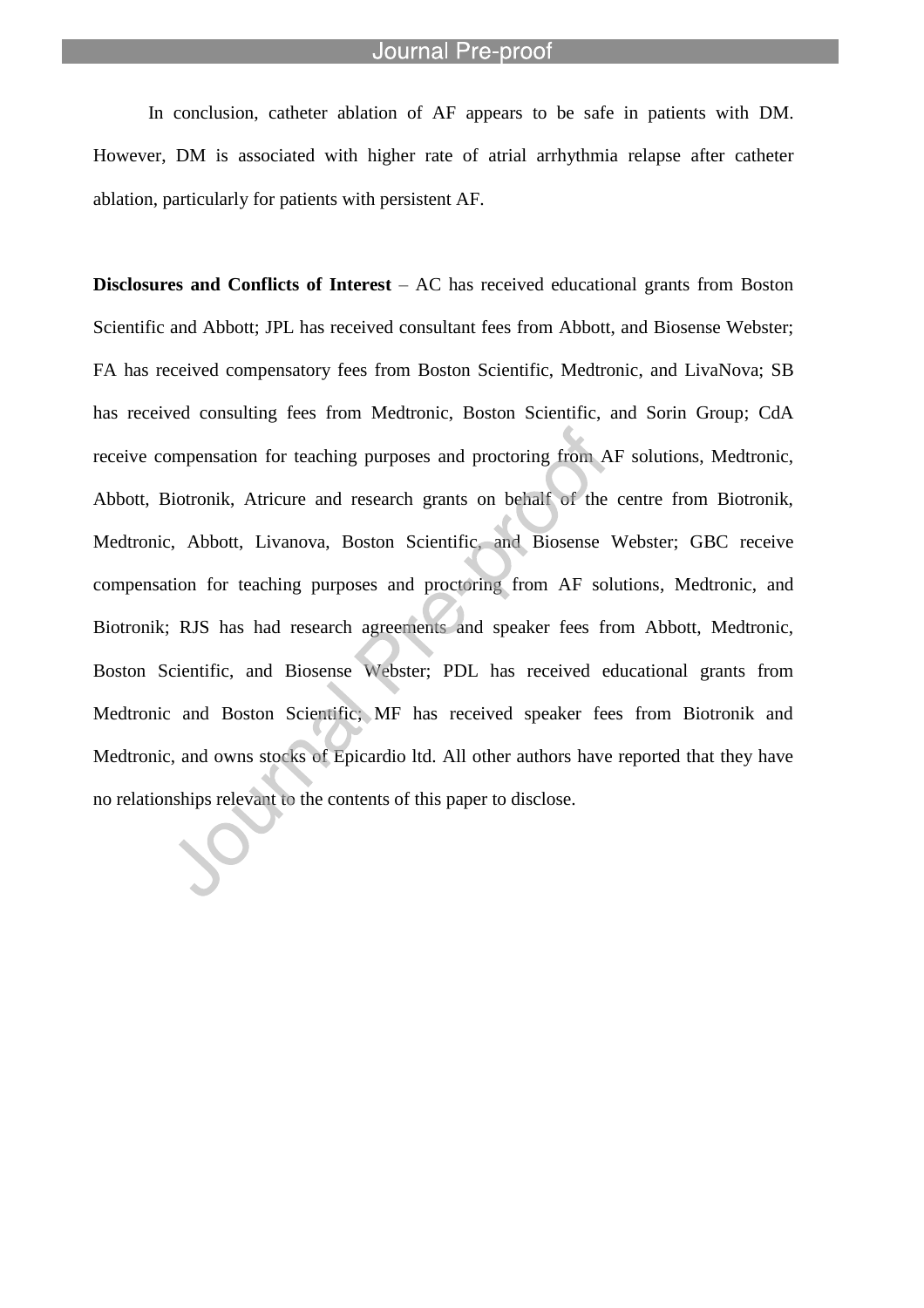l

#### **References**

[1] Huxley RR, Filion KB, Konety S, Alonso A. Meta-analysis of cohort and case- control studies of type 2 diabetes mellitus and risk of atrial fibrillation. *Am J Cardiol* 2011;108:56- 62.

[2] Goudis CA, Korantzopoulos P, Ntalas IV, Kallergis EM, Liu T, Ketikoglou DG. Diabetes mellitus and atrial fibrillation: Pathophysiological mechanisms and potential upstream therapies. *Int J Cardiol* 2015;184:617-622.

[3] Gorenek B, Boriani G, Dan GA, Fauchier L, Fenelon G, Huang H, Kudaiberdieva G, Lip GYH, Mahajan R, Potpara T, Ramirez JD, Vos MA, Marin F. European Heart Rhythm Association (EHRA) position paper on arrhythmia management and device therapies in endocrine disorders, endorsed by Asia Pacific Heart Rhythm Society (APHRS) and Latin American Heart Rhythm Society (LAHRS). *Europace* 2018;20:895-896.

[4] Natale A, Reddy VY, Monir G, Wilber DJ, Lindsay BD, McElderry HT, Kantipudi C, Mansour MC, Melby DP, Packer DL, Nakagawa H, Zhang B, Stagg RB, Boo LM, Marchlinski FE. Paroxysmal AF catheter ablation with a contact force sensing catheter: results of the prospective, multicenter SMART-AF trial. *J Am Coll Cardiol* 2014;64:647-656. [5] Saunders J, Mathewkutty S, Drazner MH, McGuire DK. Cardiomyopathy in type 2 diabetes: update on pathophysiological mechanisms. *Herz* 2008;33:184-190.

[6] Verma A, Jiang CY, Betts TR, Chen J, Deisenhofer I, Mantovan R, Macle L, Morillo CA, Haverkamp W, Weerasooriya R, Albenque JP, Nardi S, Menardi E, Novak P, Sanders P; STAR AF II Investigators. Approaches to catheter ablation for persistent atrial fibrillation. *N Engl J Med* 2015;372:1812-1822.

[7] Wang A, Green JB, Halperin JL, Piccini JP. Atrial Fibrillation and Diabetes Mellitus. *J Am Coll Cardiol* 2019;74:1107–1115.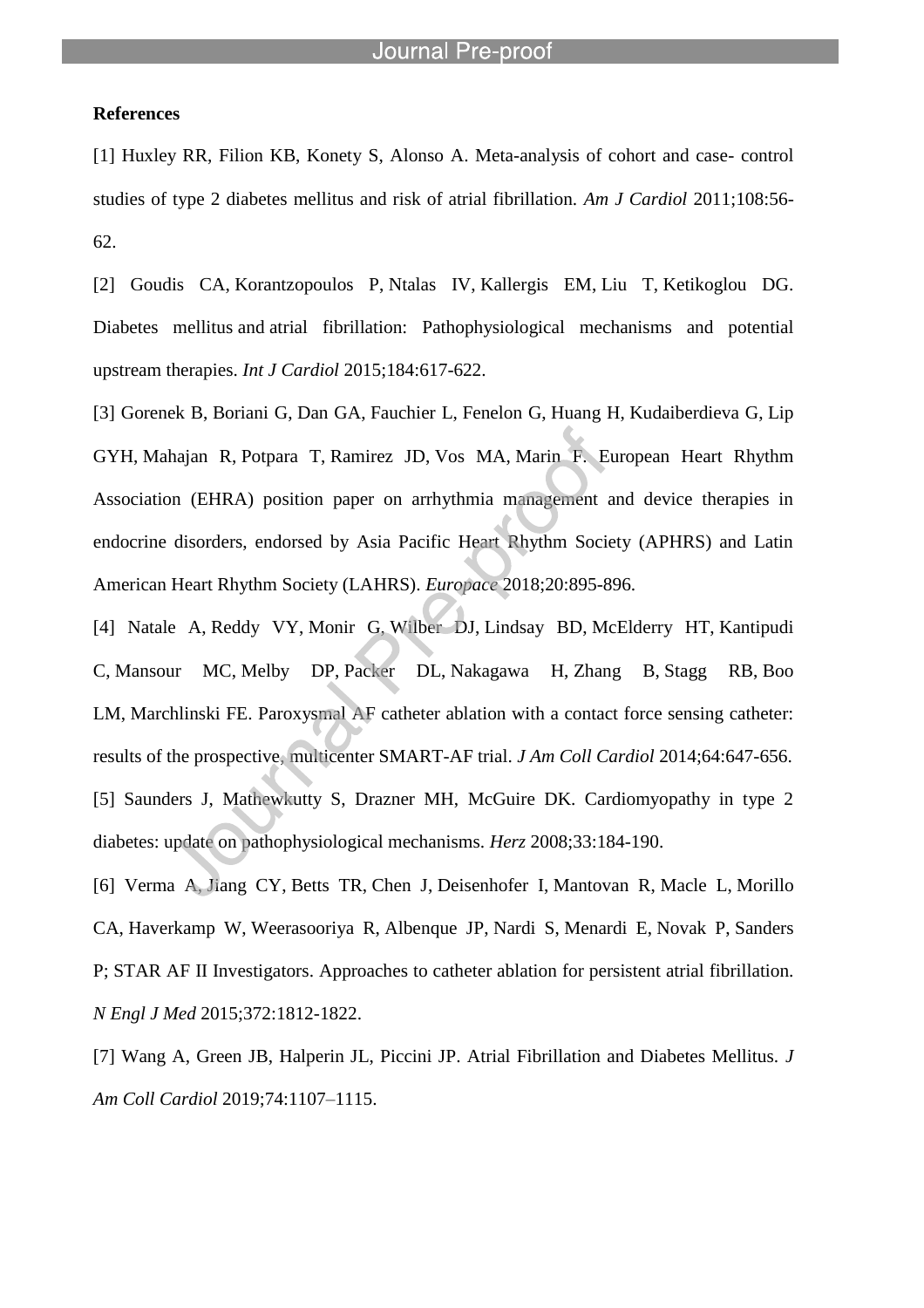l

[8] Squara F, Zhao A, Marijon E, Latcu DG, Providencia R, Di Giovanni G, Jauvert G, Jourda F, Chierchia GB, De Asmundis C, Ciconte G, Alonso C, Grimard C, Boveda S, Cauchemez B, Saoudi N, Brugada P, Albenque JP, Thomas O. Comparison between radiofrequency with contact force-sensing and second-generation cryoballoon for paroxysmal atrial fibrillation catheter ablation: a multicentre European evaluation. *Europace* 2015;17:718-724.

[9] Sousa PA, Providência R, Albenque JP, Khoueiry Z, Combes N, Combes S, Boveda S. Impact of Free Thyroxine on the Outcomes of Left Atrial Ablation Procedures. *Am J Cardiol* 2015;116:1863-1868.

[10] Providência R, Marijon E, Albenque JP, Combes S, Combes N, Jourda F, Hireche H, Morais J, Boveda S. Rivaroxaban and Dabigatran in patients undergoing catheter ablation of atrial fibrillation. *Europace* 2014;16:1137-1144.

[11] K.K. Kadappu, A. Boyd, S. Eshoo, B. Haluska, A.E. Yeo, T.H. Marwick, L. Thomas, Changes in left atrial volume in diabetes mellitus: more than diastolic dysfunction? *Eur Heart J Cardiovasc Imaging* 2012;13;1016-1023.

[12] Bogossian H, Frommeyer G, Brachmann J, Lewalter T, Hoffmann E, Kuck KH, Andresen D, Willems S, Spitzer SG, Deneke T, Thomas D, Hochadel M, Senges J, Eckardt L, Lemke B. Catheter ablation of atrial fibrillation and atrial flutter in patients with diabetes mellitus: Who benefits and who does not? Data from the German ablation registry. *Int J Cardiol* 2016;214:25-30.

[13] Anselmino M, Matta M, D'ascenzo F, Pappone C, Santinelli V, Bunch TJ, Neumann T, Schilling RJ, Hunter RJ, Noelker G, Fiala M, Frontera A, Thomas G, Katritsis D, Jais P, Weerasooriya R, Kalman JM, Gaita F. Catheter ablation of atrial fibrillation in patients with diabetes mellitus: a systematic review and meta-analysis. *Europace* 2015;17:1518- 1525.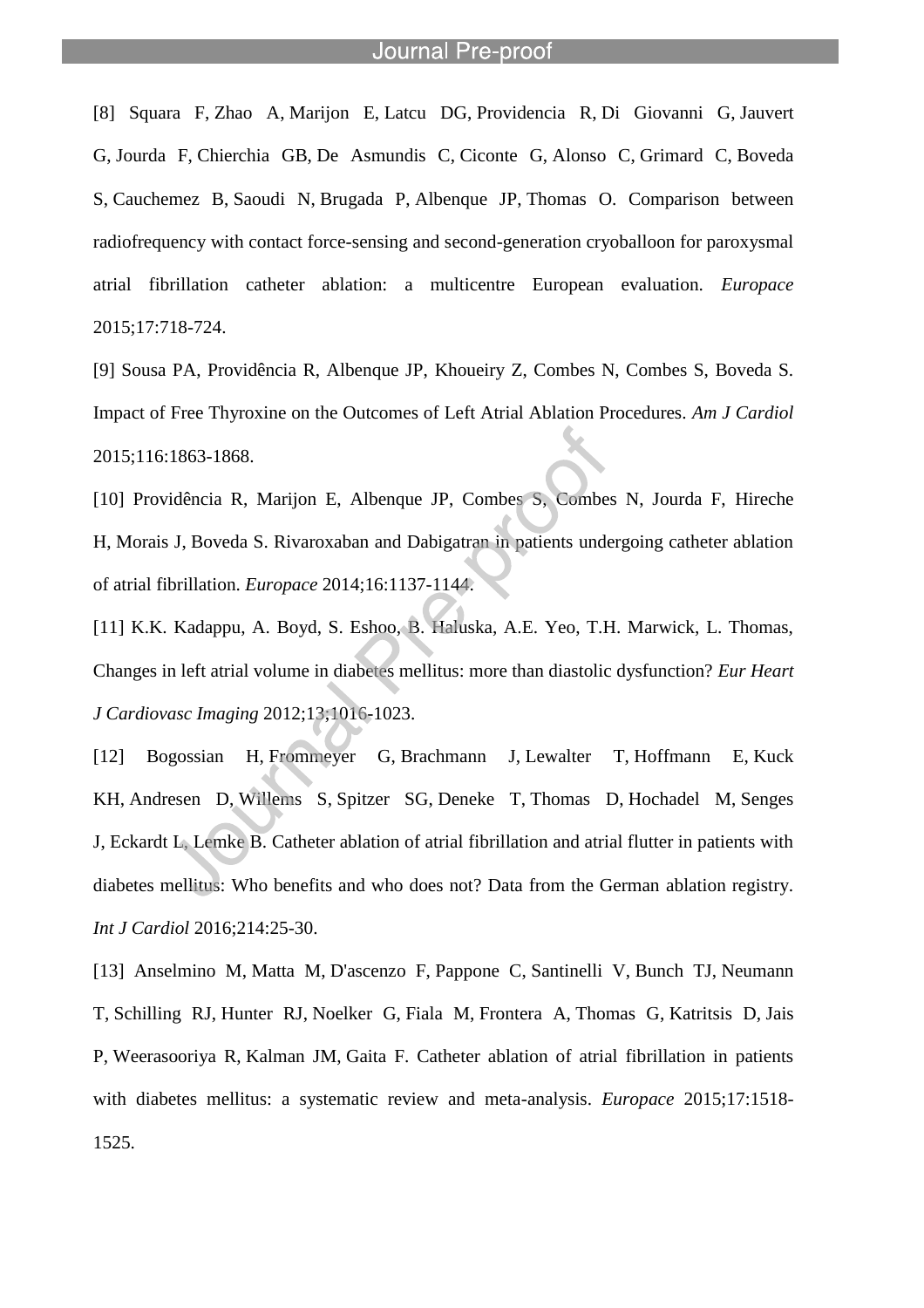l

[14] Kuck KH, Brugada J, Fürnkranz A, Metzner A, Ouyang F, Chun KR, Elvan A, Arentz T, Bestehorn K, Pocock SJ, Albenque JP, Tondo C; FIRE AND ICE Investigators. Cryoballoon or Radiofrequency Ablation for Paroxysmal Atrial Fibrillation. *N Engl J Med* 2016;374:2235-2245.

[15] Pathak RK, Middeldorp ME, Lau DH, Mehta AB, Mahajan R, Twomey D, Alasady M, Hanley L, Antic NA, McEvoy RD, Kalman JM, Abhayaratna WP, Sanders P. Aggressive risk factor reduction study for atrial fibrillation and implications for the outcome of ablation: the ARREST-AF cohort study. *J Am Coll Cardiol* 2014;64:2222-2231.

Journal Price No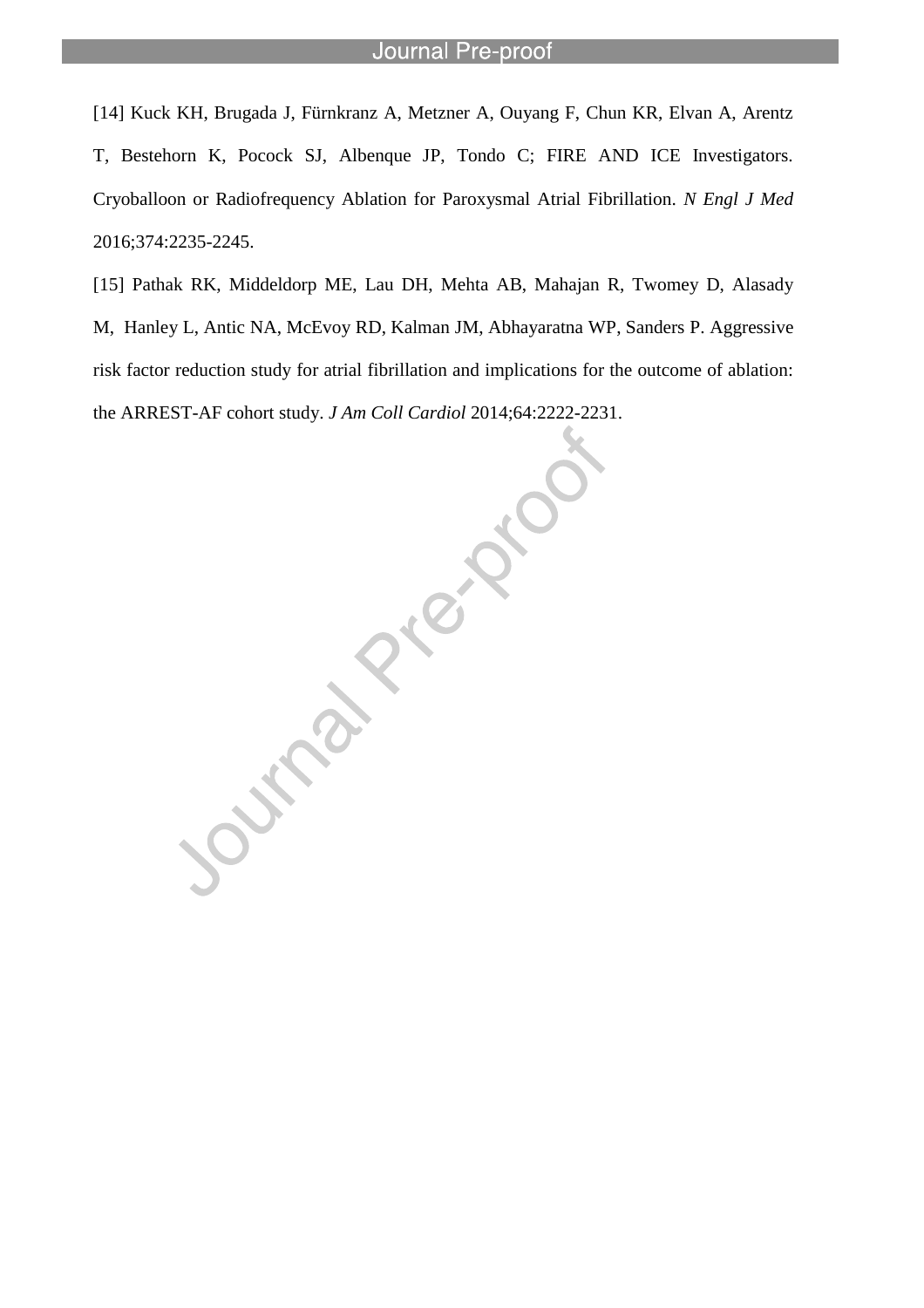# **Legends to figures**



**Figure 1.** Kaplan-Meier of atrial arrhythmia-free survival

l

**Tables**

- **Table 1.** Baseline characteristics of the study population
- **Table 2.** Efficacy and Safety Endpoints

**Table 3**. Predictors of Post-blanking atrial arrhythmia relapse after an ablation procedure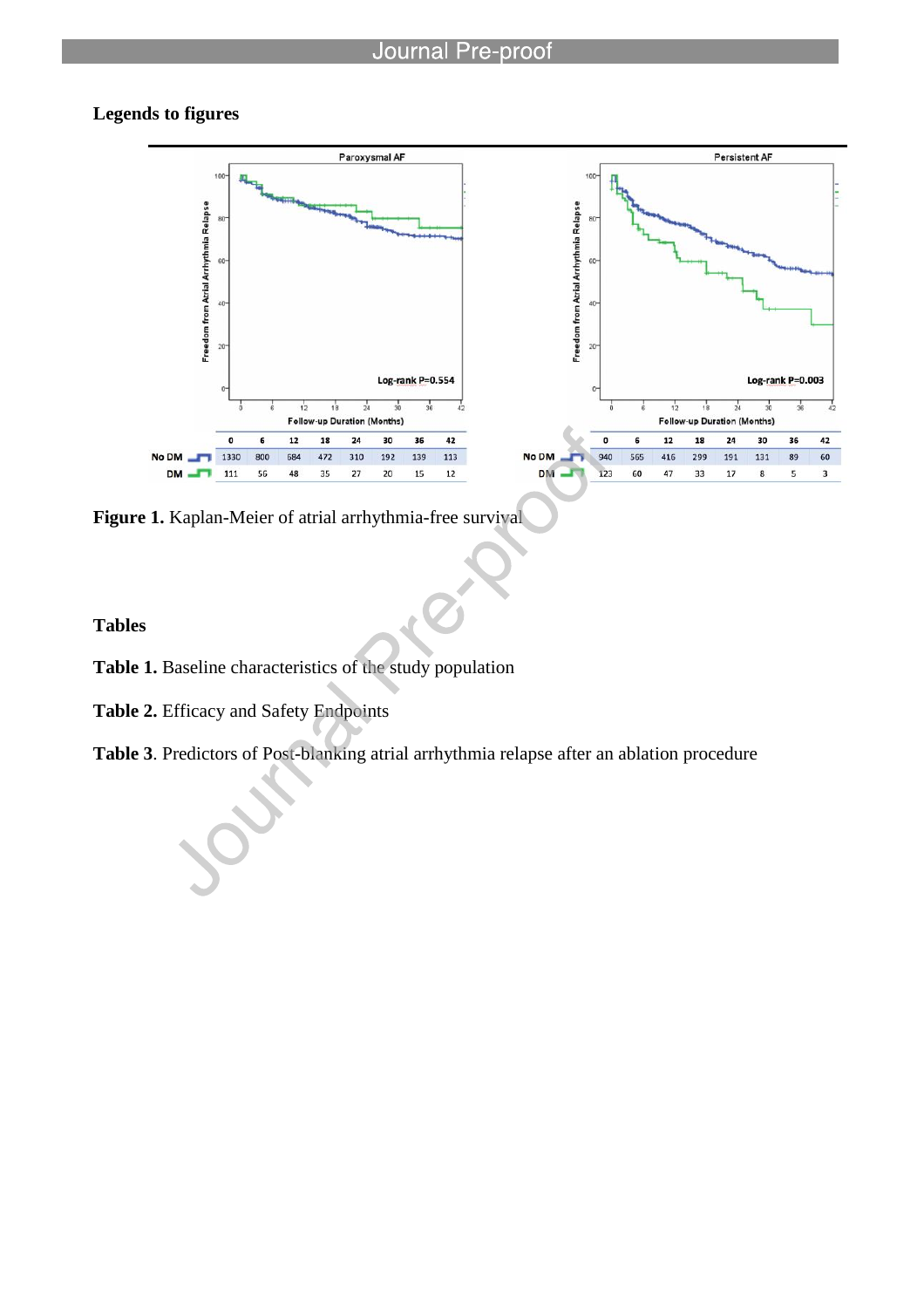|                                                   | <b>Total</b>         | <b>Diabetes mellitus</b>     | Over                    |                        |  |
|---------------------------------------------------|----------------------|------------------------------|-------------------------|------------------------|--|
| <b>Variable</b>                                   | sample<br>$(n=2504)$ | N <sub>O</sub><br>$(n=2270)$ | <b>YES</b><br>$(n=234)$ | all<br>${\bf P}$       |  |
| Age (years)                                       | $61.1 \pm 10.2$      | $60.8 \pm 10.4$              | $63.9 \pm 7.5$          | < 0.00<br>1            |  |
| Women                                             | 29.4% (736)          | 29.3%<br>(665)               | 30.3% (71)              | 0.738                  |  |
| <b>AF</b> duration<br>(years)                     | $5.0 \pm 5.4$        | $5.0{\pm}5.4$                | $4.6 + 4.2$             | 0.405                  |  |
| Paroxysmal<br>AF                                  | 57.5%<br>(1441)      | 58.6%<br>(1330)              | 47.4%<br>(111)          | < 0.00                 |  |
| <b>Persistent AF</b>                              | 42.5%<br>(1063)      | 41.4%<br>(940)               | 52.6%<br>(123)          | 1                      |  |
| Mean N of<br><b>Procedures</b>                    | $1.2 + 0.5$          | $1.2 + 0.5$                  | $1.2 + 0.5$             | 0.729                  |  |
| $CHA2DS2$ -<br><b>VASc</b>                        | $1.6 + 1.4$          | $1.5 \pm 1.2$                | $3.0 \pm 1.2$           | < 0.00<br>1            |  |
| Congestive<br>heart failure                       | 8.1% (202)           | 7.4%<br>(168)                | 14.5% (34)              | < 0.00<br>1            |  |
| Hypertension                                      | 45.8%<br>(1, 148)    | 43% (976)                    | 73.5%<br>(172)          | < 0.00<br>1            |  |
| <b>BMI</b> ( $\text{Kg/m}^2$ )                    | $28.4 \pm 13.3$      | $28.1 \pm 13.0$              | $31.6 \pm 15.5$         | < 0.00<br>1            |  |
| <b>Stroke or TIA</b>                              | 7.5% (188)           | 7.4%<br>(167)                | $9.0\%$ (21)            | 0.371                  |  |
| <b>Vascular</b><br>disease                        | $8.5\%$ (213)        | 7.4%<br>(167)                | 19.7% (46)              | < 0.00<br>$\mathbf{1}$ |  |
| <b>Obstructive</b><br>Sleep apnea                 | 7.0% (176)           | 6.4%<br>(145)                | 13.2% (31)              | < 0.00<br>1            |  |
| eGFR<br>ml/min)                                   | $75.1 \pm 18.4$      | $75.5 \pm 18.0$              | $71.1 \pm 21.3$         | 0.009                  |  |
| <b>Indexed LA</b><br>volume $(mL/m2)$             | $48.6 \pm 18.6$      | $48.3 \pm 18.7$              | $51.2 \pm 17.4$         | 0.043                  |  |
| $LVEF$ (%)                                        | $61.4 + 9$           | $61.9 \pm 8.6$               | $59.7 + 9.1$            | 0.002                  |  |
| Cryoballoon<br>ablation                           | 29.4% (736)          | 29.4%<br>(668)               | 29.1% (68)              | 0.906                  |  |
| Use of<br><b>General Anaesthesia</b>              | 67.6%<br>(1,692)     | 67.7%<br>(1536)              | 66.7%<br>(156)          | 0.746                  |  |
| <b>Procedure</b><br>Duration (min)                | 136±58               | 134±57                       | 141±59                  | 0.094                  |  |
| <b>Fluoroscopy</b><br>Duration (min)              | $23 \pm 13$          | $23 \pm 13$                  | $23 \pm 13$             | 0.406                  |  |
| <b>Class I or III</b><br><b>AADs</b> on discharge | 21.6% (542)          | 25.5%<br>(483)               | 31.2% (59)              | 0.089                  |  |
| <b>CFAE</b><br>ablation                           | 14.2% (356)          | 13.8%<br>(313)               | 18.4% (43)              | 0.056                  |  |
| <b>LA</b> lines                                   | 23% (576)            | 22.4%<br>(508)               | 29.1% (68)              | 0.201                  |  |
| 21.8% (546)<br><b>CTI</b>                         |                      | 21.7%                        | 23.1% (54)              | 0.621                  |  |

# **Table 1 –** Baseline characteristics of the study population

l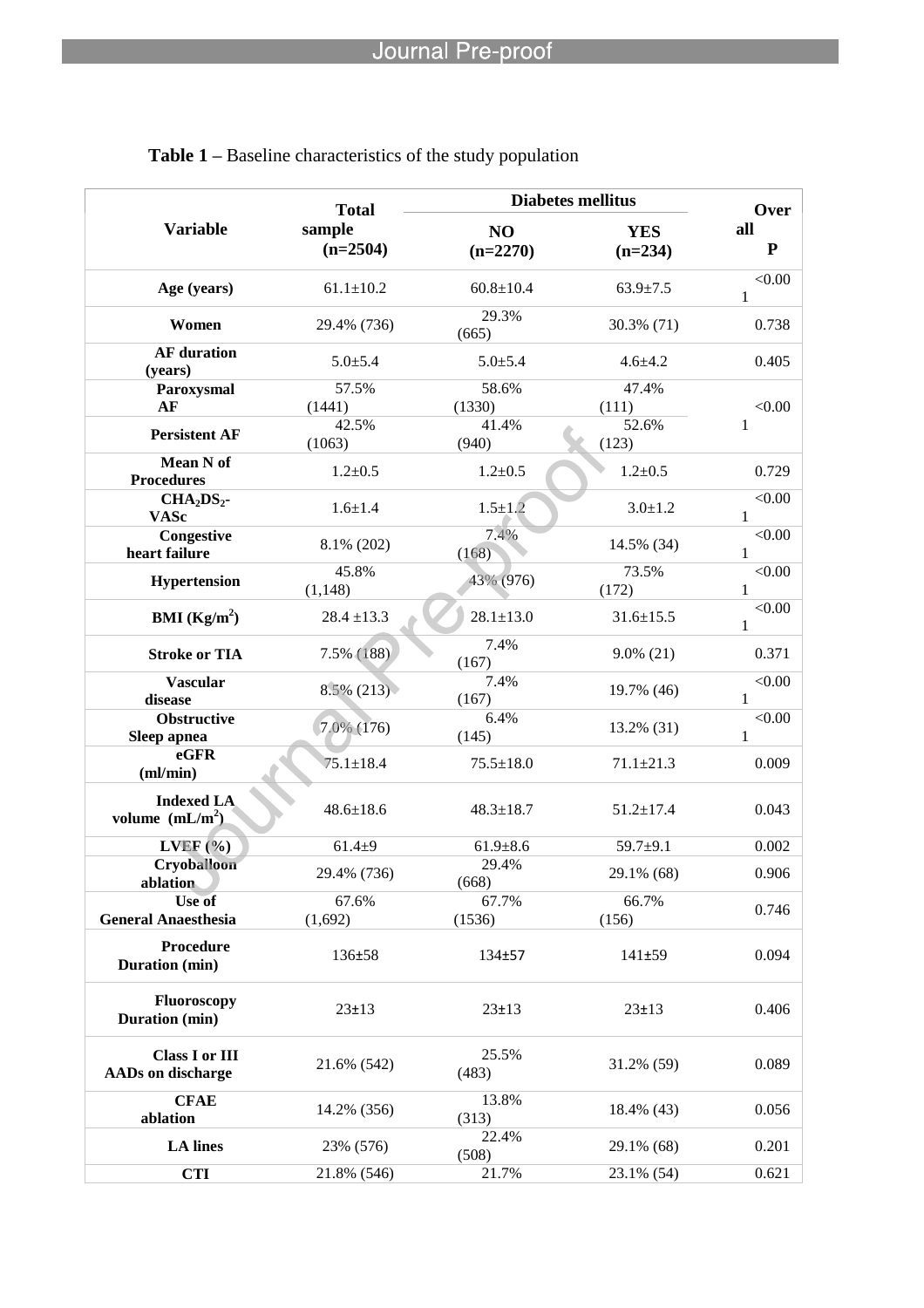|       | AOP<br>- |  |
|-------|----------|--|
| _____ |          |  |

Legend: Values are given as mean  $\pm$  SD or number and (%). AF - atrial fibrillation; CHA<sub>2</sub>DS<sub>2</sub>-VASc - cardiac failure or dysfunction, hypertension, age ≥75 years [doubled], diabetes, stroke [doubled] - vascular disease, age 65–74 years, sex category [female]; TIA - transitory ischemic attack; LA - left atrium; LVEF - left ventricular ejection fraction; AAD – anti-arrhythmic drugs; SD - standard deviation.

# **Table 2 –** Efficacy and Safety Endpoints

l

|            |                                           | <b>Total</b>         | <b>Diabetes mellitus</b> | Ov                           |                    |
|------------|-------------------------------------------|----------------------|--------------------------|------------------------------|--------------------|
|            | <b>Variable</b>                           | sample<br>$(n=2504)$ | NO<br>$(n=2270)$         | <b>YES</b><br>$(n=2)$<br>34) | erall<br>${\bf P}$ |
|            | <b>Pulmonary Vein</b><br><b>Isolation</b> | 99.0%<br>(2, 479)    | 99.0%<br>(2248)          | 98.7%<br>(231)               | 0.6<br>47          |
| Efficacy   | <b>Relapse during</b><br>blanking         | 20.2%<br>(506)       | 24.3%<br>(446)           | 32.8%<br>(60)                | 0.0<br>12          |
|            | <b>Relapse during</b><br>first 12 months  | 28.9%<br>(623)       | 25.3%<br>(553)           | 32.0%<br>(70)                | 0.0<br>31          |
|            | Peri-procedural<br>complications          | 6.1%<br>(152)        | 6.3%<br>(143)            | 3.8%<br>(9)                  | 0.1<br>28          |
|            | Cardiac<br>tamponade                      | $0.7\%$ (18)         | $0.7\%$ (15)             | 1.3%<br>(3)                  | 0.2<br>84          |
|            | <b>TIA</b>                                | $0.2\%$ (4)          | $0.2\%$ (4)              | 0%<br>(0)                    | 0.5<br>20          |
| Safety     | <b>Stroke</b>                             | $0.2\%$ (6)          | $0.3\%$ (6)              | 0%<br>(0)                    | 0.4<br>31          |
|            | <b>Transient phrenic</b><br>nerve palsy   | 1.5% (37)            | $1.5\%$ (35)             | 0.9%<br>(2)                  | 0.4<br>07          |
|            | <b>Major</b> vascular<br>complications    | $2.6\%$ (65)         | $2.7\%$ (62)             | 1.3%<br>(3)                  | 0.1<br>84          |
|            | Procedure-related<br>$death*$             | $0.1\%$ (1)          | $0\%$ (1)                | 0%<br>(0)                    | 0.7<br>48          |
|            | Other<br>complications                    | $0.8\%$ (21)         | $0.9\%$ (20)             | 0.4%<br>(1)                  | 0.4<br>69          |
|            | <b>Esophageal fistula</b>                 | $0.1\%$ (2)          | $0.1\%$ (2)              | 0%<br>(0)                    | 0.6<br>40          |
| plications | Gastroparesis                             | $0.1\%$ (2)          | $0.1\%$ (2)              | $0\%$ ()                     | 0.6<br>50          |
| Other Com  | <b>Esophageal ulcer</b>                   | $0.1\%$ (1)          | $0\%$ (1)                | 0%<br>(0)                    | 0.7<br>48          |
|            | Non-Access related<br>bleeds              | $0.2\%$ (6)          | $0.2\%$ (5)              | 0.4%<br>(1)                  | 0.5<br>37          |
|            | <b>Bradyarrhythmic</b><br>complications   | $0.2\%$ (5)          | $0.2\%$ (5)              | $0\%$<br>(0)                 | 0.4<br>72          |
|            | Anaphylaxis                               | $0.1\%$ (1)          | $0\%$ (1)                | $0\%$<br>(0)                 | 0.7<br>48          |
|            | <b>Transient</b><br>myocardial stunning   | $0.1\%$ (1)          | $0\%$ (1)                | $0\%$<br>(0)                 | 0.7<br>48          |